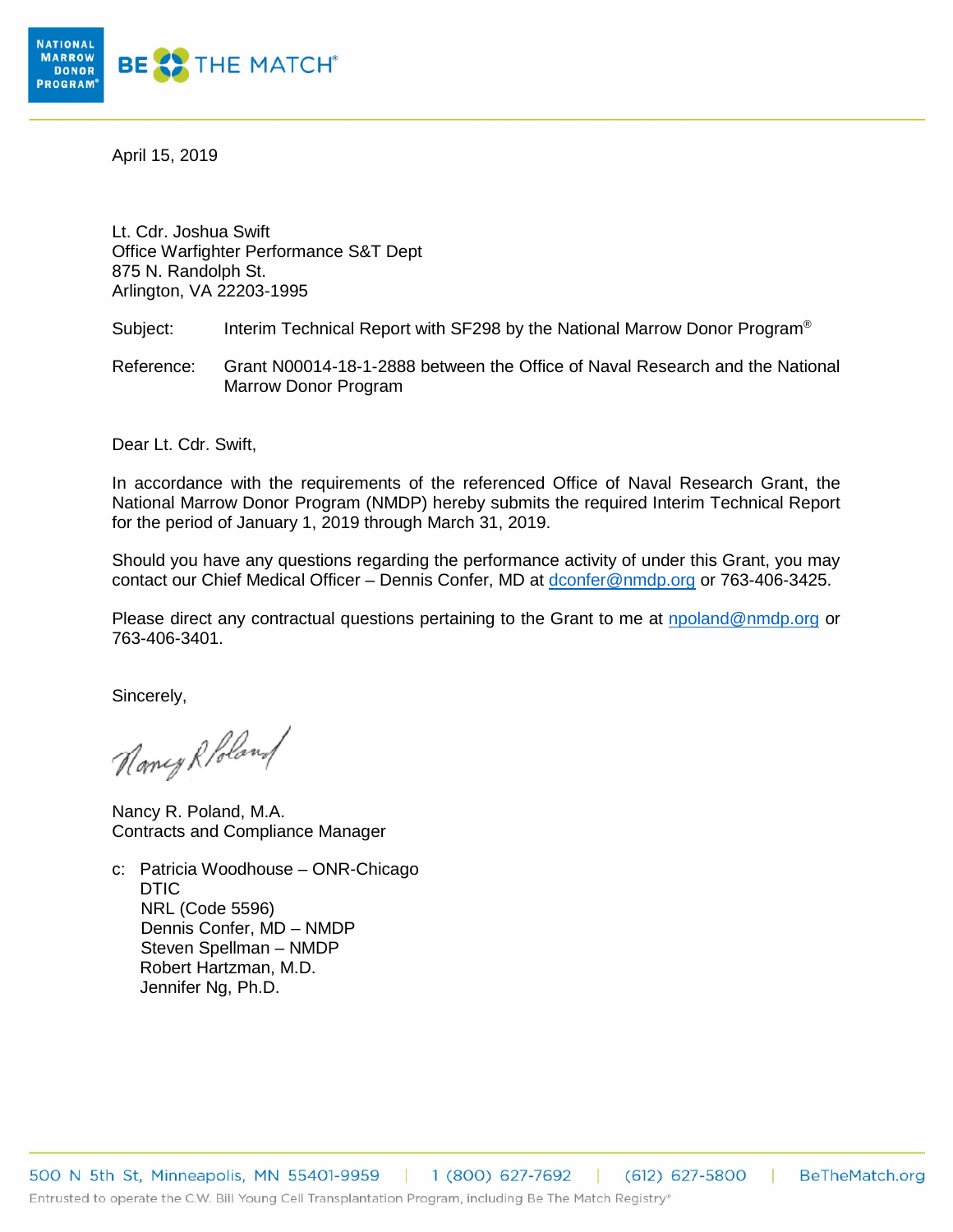| <b>REPORT DOCUMENTATION PAGE</b>                                                                                                                                                                                                                                                                                                                                                                                                                                                                                                                                                                                                                                                                                                                                                   |                                                                           |                   |  |    |                                                                     | <b>Form Approved</b><br>OMB No. 0704-0188                                             |  |
|------------------------------------------------------------------------------------------------------------------------------------------------------------------------------------------------------------------------------------------------------------------------------------------------------------------------------------------------------------------------------------------------------------------------------------------------------------------------------------------------------------------------------------------------------------------------------------------------------------------------------------------------------------------------------------------------------------------------------------------------------------------------------------|---------------------------------------------------------------------------|-------------------|--|----|---------------------------------------------------------------------|---------------------------------------------------------------------------------------|--|
| Public reporting burden for this collection of information is estimated to average 1 hour per response, including the time for reviewing instructions, searching data sources,<br>gathering and maintaining the data needed, and completing and reviewing the collection of information. Send comments regarding this burden estimate or any other aspect of this collection<br>of information, including suggestions for reducing this burden to Washington Headquarters Service, Directorate for Information Operations and Reports,<br>1215 Jefferson Davis Highway, Suite 1204, Arlington, VA 22202-4302, and to the Office of Management and Budget,<br>Paperwork Reduction Project (0704-0188) Washington, DC 20503.<br>PLEASE DO NOT RETURN YOUR FORM TO THE ABOVE ADDRESS. |                                                                           |                   |  |    |                                                                     |                                                                                       |  |
| 04-15-2019                                                                                                                                                                                                                                                                                                                                                                                                                                                                                                                                                                                                                                                                                                                                                                         | 1. REPORT DATE (DD-MM-YYYY)<br>2. REPORT TYPE<br>Interim Technical Report |                   |  |    |                                                                     | 3. DATES COVERED (From - To)<br>January 2019 - March 2019                             |  |
| <b>4. TITLE AND SUBTITLE</b><br>Development of Medical Technology for Contingency Response to<br>Marrow Toxic Agents - Interim Technical Report with SF298 January 1,                                                                                                                                                                                                                                                                                                                                                                                                                                                                                                                                                                                                              |                                                                           |                   |  |    | <b>5a. CONTRACT NUMBER</b><br>N/A                                   |                                                                                       |  |
| 2019 - March 31, 2019<br>N/A                                                                                                                                                                                                                                                                                                                                                                                                                                                                                                                                                                                                                                                                                                                                                       |                                                                           |                   |  |    |                                                                     | <b>5b. GRANT NUMBER</b><br>N00014-18-1-2888                                           |  |
|                                                                                                                                                                                                                                                                                                                                                                                                                                                                                                                                                                                                                                                                                                                                                                                    |                                                                           |                   |  |    |                                                                     | <b>5c. PROGRAM ELEMENT NUMBER</b>                                                     |  |
| 6. AUTHOR(S)<br>Spellman, Stephen<br>N/A<br>N/A                                                                                                                                                                                                                                                                                                                                                                                                                                                                                                                                                                                                                                                                                                                                    |                                                                           |                   |  |    |                                                                     | 5d. PROJECT NUMBER                                                                    |  |
|                                                                                                                                                                                                                                                                                                                                                                                                                                                                                                                                                                                                                                                                                                                                                                                    |                                                                           |                   |  |    |                                                                     | <b>5e. TASK NUMBER</b><br>Project 1, 2, 3, 4                                          |  |
|                                                                                                                                                                                                                                                                                                                                                                                                                                                                                                                                                                                                                                                                                                                                                                                    |                                                                           |                   |  |    |                                                                     | 5f. WORK UNIT NUMBER                                                                  |  |
| 7. PERFORMING ORGANIZATION NAME(S) AND ADDRESS(ES)<br>National Marrow Donor Program<br>500 N. 5th St.<br>Minneapolis, MN 55401-1206                                                                                                                                                                                                                                                                                                                                                                                                                                                                                                                                                                                                                                                |                                                                           |                   |  |    | <b>PERFORMING ORGANIZATION</b><br>8.<br><b>REPORT NUMBER</b><br>N/A |                                                                                       |  |
| 9. SPONSORING/MONITORING AGENCY NAME(S) AND ADDRESS(ES)<br>Office of Naval Research                                                                                                                                                                                                                                                                                                                                                                                                                                                                                                                                                                                                                                                                                                |                                                                           |                   |  |    |                                                                     | 10. SPONSOR/MONITOR'S ACRONYM(S)<br><b>ONR</b>                                        |  |
| 875 N. Randolph Street, Suite 1425<br>Arlington VA 22203-1995                                                                                                                                                                                                                                                                                                                                                                                                                                                                                                                                                                                                                                                                                                                      |                                                                           |                   |  |    |                                                                     | <b>11. SPONSORING/MONITORING</b><br><b>AGENCY REPORT NUMBER</b><br>N/A                |  |
| <b>12. DISTRIBUTION AVAILABILITY STATEMENT</b><br>Approved for public release; distribution is unlimited                                                                                                                                                                                                                                                                                                                                                                                                                                                                                                                                                                                                                                                                           |                                                                           |                   |  |    |                                                                     |                                                                                       |  |
| <b>13. SUPPLEMENTARY NOTES</b><br>N/A                                                                                                                                                                                                                                                                                                                                                                                                                                                                                                                                                                                                                                                                                                                                              |                                                                           |                   |  |    |                                                                     |                                                                                       |  |
| <b>14. ABSTRACT</b><br>1. Contingency Preparedness: Collect information from transplant centers, build awareness of the Transplant Center Contingency<br>Planning Committee and educate the transplant community about the critical importance of establishing a nationwide contingency<br>response plan.<br>2. Rapid Identification of Matched Donors: Increase operational efficiencies that accelerate the search process and increase<br>patient access are key to preparedness in a contingency event.<br>3. Immunogenic Studies: Increase understanding of the immunologic factors important in HSC transplantation.                                                                                                                                                         |                                                                           |                   |  |    |                                                                     |                                                                                       |  |
| 4. Clinical Research in Transplantation: Create a platform that facilitates multicenter collaboration and data management.                                                                                                                                                                                                                                                                                                                                                                                                                                                                                                                                                                                                                                                         |                                                                           |                   |  |    |                                                                     |                                                                                       |  |
| <b>15. SUBJECT TERMS</b><br>Research in HLA Typing, Hematopoietic Stem Cell Transplantation and Clinical Studies to Improve Outcomes                                                                                                                                                                                                                                                                                                                                                                                                                                                                                                                                                                                                                                               |                                                                           |                   |  |    |                                                                     |                                                                                       |  |
| <b>16. SECURITY CLASSIFICATION OF:</b><br><b>17. LIMITATION OF</b><br><b>18. NUMBER</b><br><b>ABSTRACT</b><br><b>OF PAGES</b>                                                                                                                                                                                                                                                                                                                                                                                                                                                                                                                                                                                                                                                      |                                                                           |                   |  |    |                                                                     | <b>19a. NAME OF RESPONSIBLE PERSON</b><br>Dennis L. Confer, MD - Chief Medical Office |  |
| a. REPORT                                                                                                                                                                                                                                                                                                                                                                                                                                                                                                                                                                                                                                                                                                                                                                          | <b>b. ABSTRACT</b><br>U                                                   | c. THIS PAGE<br>U |  | 10 |                                                                     | 19b. TELEPONE NUMBER (Include area code)<br>763-406-3425                              |  |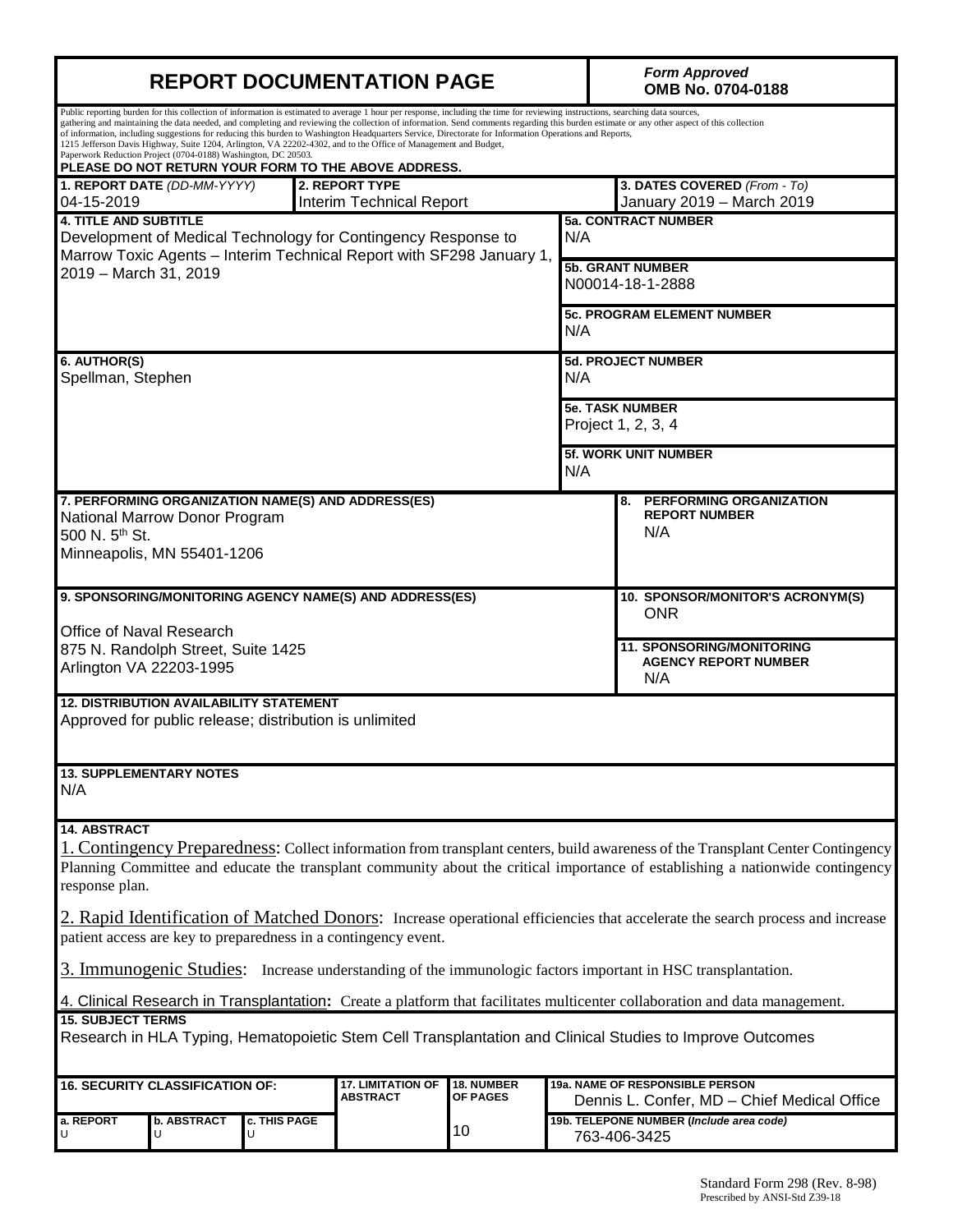

# Grant Award N00014-18-1-2888

# DEVELOPMENT OF MEDICAL TECHNOLOGY FOR CONTINGENCY RESPONSE TO MARROW TOXIC AGENTS FINAL RESEARCH PERFORMANCE REPORT SUBMITTED APRIL 15th, 2019

Office of Naval Research

And

The National Marrow Donor Program®

500 5<sup>th</sup> St N

Minneapolis, MN 55401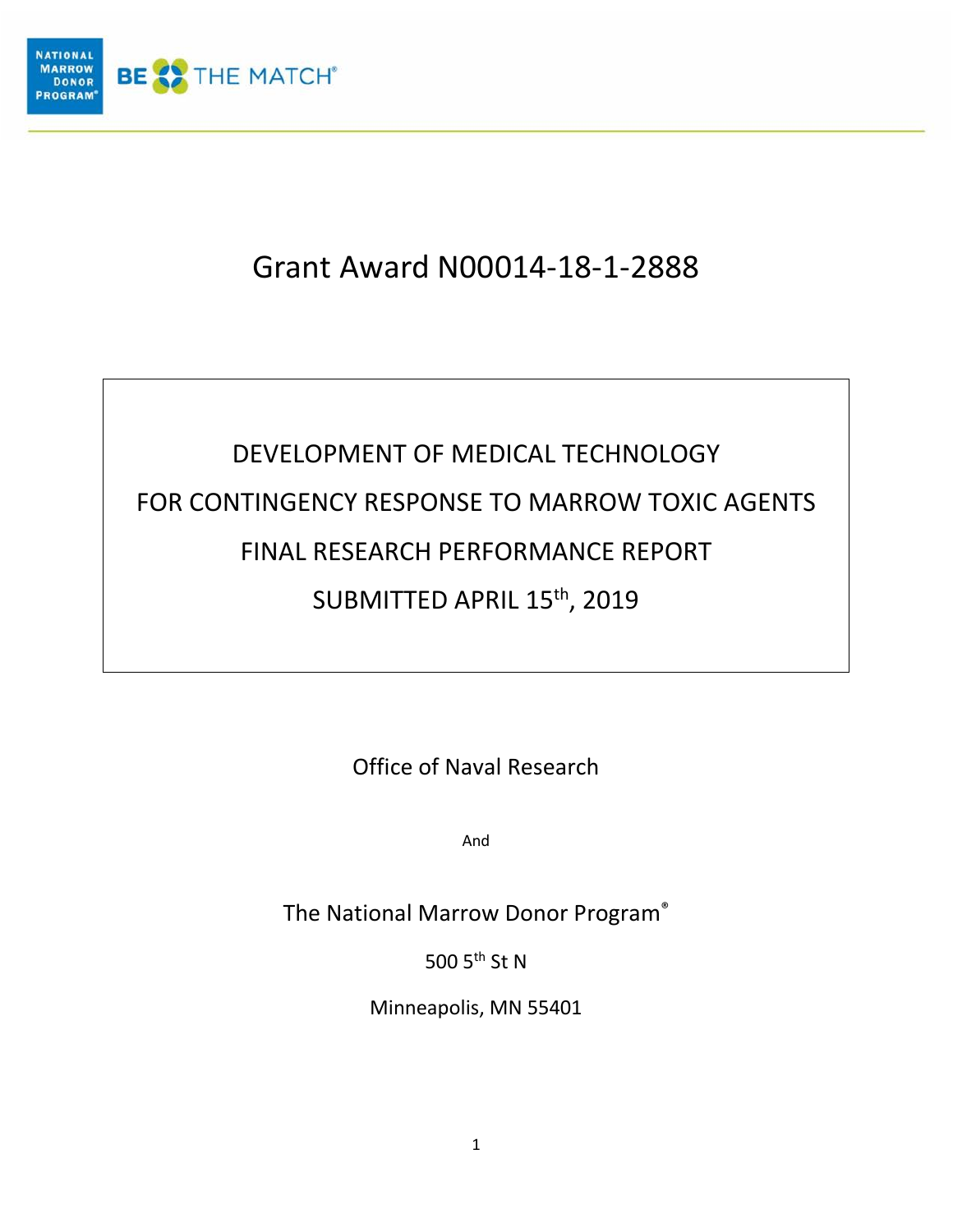#### **I. Heading**

PI: Dennis L. Confer, M.D.

National Marrow Donor Program

N00014-18-1-2888

Development of Medical Technology for Contingency Response to Marrow Toxic Agents

#### **II. Scientific and Technical Objectives**

The main objective of this grant is to develop, test and mature the ability of the National Marrow Donor Program® (NMDP) to address contingency events wherein civilian or military personnel are exposed to marrow toxic agents, primarily ionizing radiation or chemical weapons containing nitrogen mustard. An accident, a military incident, or terrorist act in which a number of individuals are exposed to marrow toxic agents will result in injuries from mild to lethal. Casualties will be triaged by first responders, and those with major marrow injuries who may ultimately be candidates for hematopoietic cell transplantation (HCT) will need to be identified. HCT donor identification activities will be initiated for all potential HCT candidates. NMDPapproved transplant centers will provide a uniform and consistent clinical foundation for receiving, evaluating and caring for casualties. NMDP coordinating center will orchestrate the process to rapidly identify the best available donor or cord blood unit for each patient utilizing its state-of-the-art communication infrastructure, sample repository, laboratory network, and human leukocyte antigen (HLA) expertise. NMDP's on-going immunobiologic and clinical research activities promote studies to advance the science and technology of HCT to improve outcomes and quality of life for the patients.

#### **III. Approach**

#### A. Contingency Preparedness

HCT teams are uniquely positioned to care for the casualties of marrow toxic injuries. The NMDP manages a network of centers that work in concert to facilitate unrelated HCT. The Radiation Injury Treatment Network (RITN), comprised of a subset of NMDP's network centers, is dedicated to radiological disaster preparedness activities and develops procedures for response to marrow toxic mass casualty incidents.

B. Development of Science and Technology for Rapid Identification of Matched Donors Disease stage at the time of transplantation is a significant predictor of survival, decreasing the time to identify the best matched donor is critical. Methods are under development to rapidly provide the best matched donor for HCT.

#### C. Immunogenetic Studies in Transplantation

Improving strategies to avoid and manage complications due to graft alloreactivity is essential to improve the outcomes of HCT. Research efforts are focused on strategies to maximize disease control while minimizing the toxicity related to alloreactivity in HCT.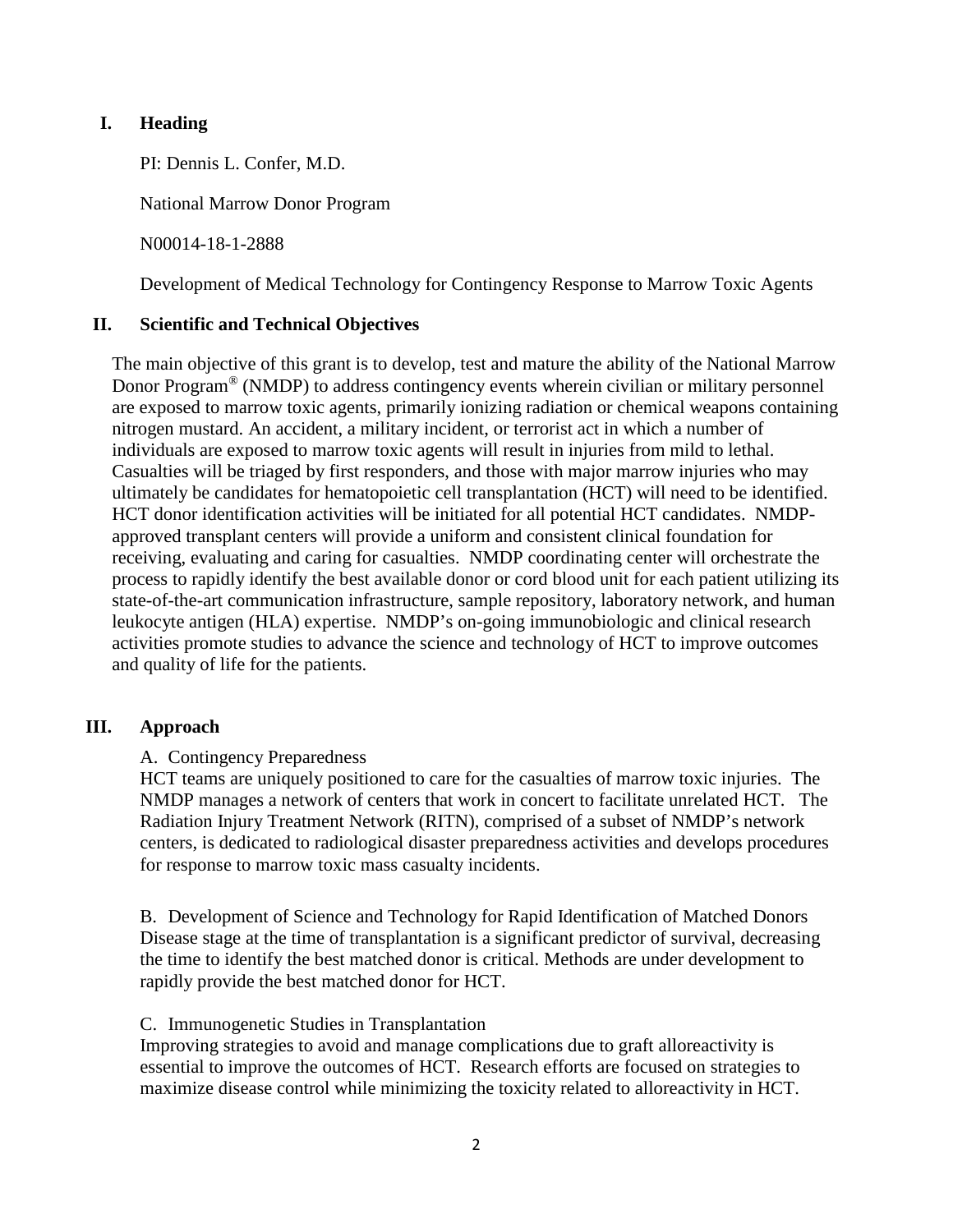#### D. Clinical Research in Transplantation

Clinical research creates a platform that facilitates multi-center collaboration and data management to address issues important for managing radiation exposure casualties. Advancing the already robust research capabilities of the NMDP network will facilitate a coordinated and effective contingency response.

#### **IV. Updates**

# **A. Contingency Preparedness**

#### **Maintain the Radiation Injury Treatment Network (RITN) to prepare for the care of patients resulting from a hematopoietic toxic event.**

*Recovery of casualties with significant myelosuppression following radiation or chemical exposure is optimal when care plans are designed and implemented by transplant physicians.*

#### **RITN activities**

- Finalized a manuscript of the proceedings of the NIAID-RITN workshop *Growth Factors and Other Cytokines for Treatment of Injuries During a Radiation Public Health Emergency* held on August 30, 2018 entitled, "COMMENTARY Use of Growth Factors and Cytokines to Treat Injuries Resulting from a Radiation Public Health Emergency" for submission to Radiation Research Journal.
- Continued planning for the semi-annual 2019 RITN Workshop: *Crisis in context: Minding the gaps in medical preparedness for a Rad/Nuke Incident*; to be held July 30-31, 2019 in Crystal City, VA.
- Assisted the project team with the content and editing of the NMDP BioBank proposal and informational presentation given to DHHS-BARDA.
- Developed a RITN 5yr strategic plan to align the growth of RITN to match the needs expressed by the DOD and DHHS-ASPR based on these organizations planning for repatriation of warfighters, dependents, DOD Civilians and US expatriates following an OCONUS rad/nuke incident.
- Provided informational presentations to hospitals in San Antonio and Georgetown to educate the senior leadership at these institutions of the mission and expectations of participating RITN hospitals.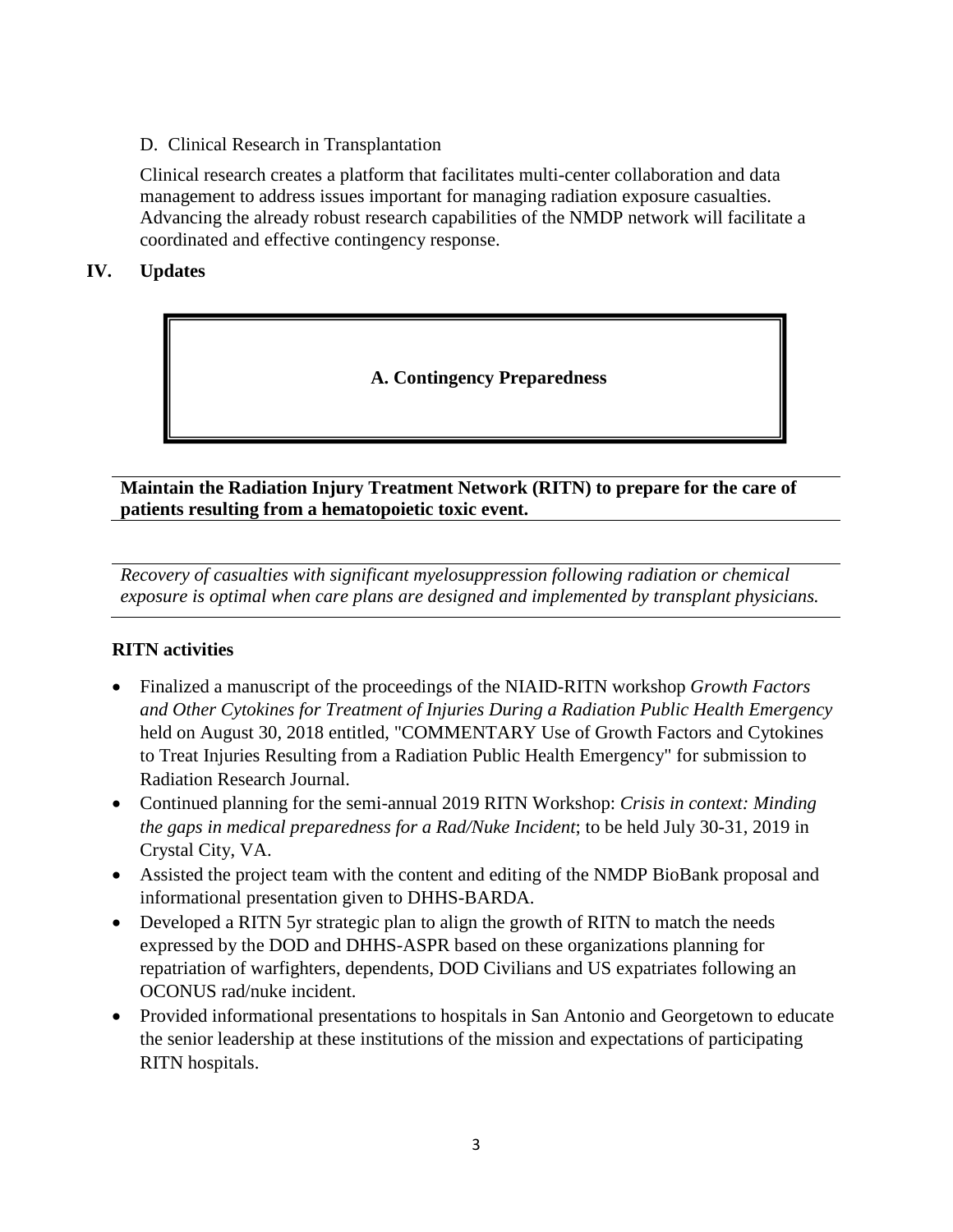- Initiated a project to assess the competence of RITN medical staff. This will involve a short survey that incorporates questions and an assessment into one survey tool which will gauge the personal perception of radiological disaster knowledge and compare that against the accuracy of response to the assessment questions. The results will be reviewed by Professor Tener Veenema from John's Hopkins and Dr. Ziad Kazzi from Emory University; and culminate with a written report of the status of the RITN network's knowledge and suggestions for future educational initiatives.
- Participated in the National Quality Forum development of healthcare systems readiness standard for US hospitals nationwide.
- Presented on the RITN data collection system at the National Academies of Science, Engineering and Medicine workshop *Challenges in Initiating and Conducting Long-Term Health Monitoring of Populations Following Nuclear and Radiological Emergencies in the United States.*
- Invited by the Uniformed Services University of the Health Sciences to present at the Israeli Defense Forces meeting on rad/nuke response.
- Collaborated with the National Alliance for Radiation Readiness a CDC funded program managed by the Association of State and Territorial Health Officials to jointly hold a meeting to review their Cytokine distribution guidelines and to present the RITN Cytokine Triage Guidelines to stakeholders for comment.
- Partnered with the National Alliance for Radiation Readiness to co-host a Radiation Track at the National Association of City and County Health Officials Preparedness Summit.
- Assisted Anthony Nolan Hospital with the development and execution of a tabletop exercise.
- Assisted RITN hospitals awarded a FY19 exercise grant with the development of their functional and full-scale exercises.
- Developed the RITN annual tabletop exercise.
- Coordinated with the Radiation Emergency Assistance Center and Training Site (REAC/TS) and Advanced Hazmat Life Support (AHLS) to conduct advanced radiation mobile training.

# *NMDP's critical functions must remain operational during contingency situations that directly affect the Coordinating Center.*

# **Operational Continuity Planning**

- Initiated a collaborative effort with the IT-Disaster Recovery team to assist in rewriting their SOP.
- Began the assessment and creation of a vendor continuity process for Infectious Disease Marker (IDM) laboratories that work with the NMDP. This is in response to the extended service outage in summer 2018 from the NMDPs primary IDM lab provider.
- Initiated an employee critical staff awareness survey to assess the knowledge of employee roles during a business disruption; surveyed employees are designated as critical by their managers and should be aware of their role.
- Began the cross functional assessment of the organizations readiness via the business continuity maturity model which follows the ISO 22301 standard.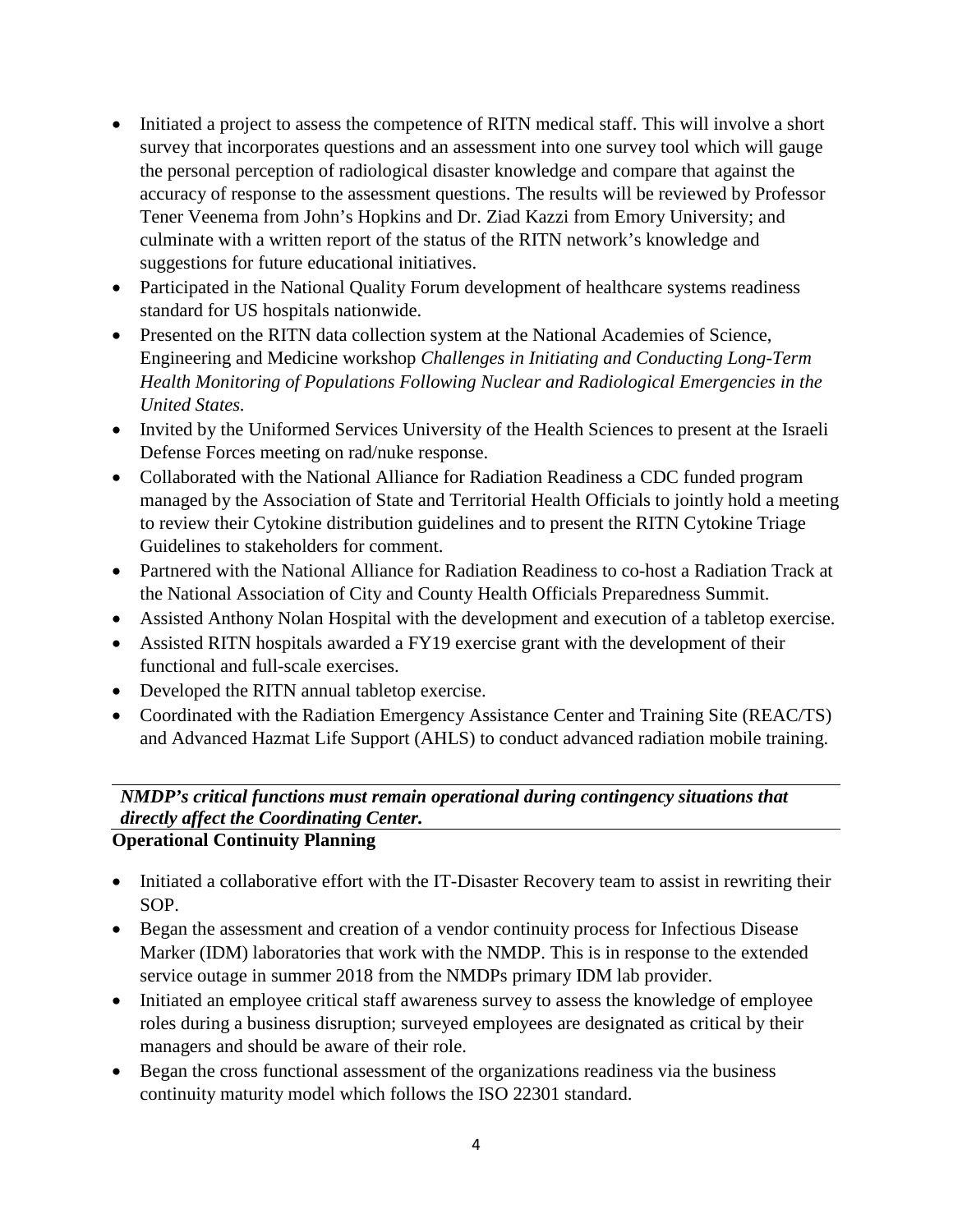- Rolled out to all employees and volunteer couriers the WorldAware software service which provides situational awareness information to NMDP travelers via a smartphone app; during a business disruption the NMDP emergency response team can utilize this software to graphically view the location of all current travelers.
- Implemented a critical event notification banner on the NMDP intranet to notify all employees of the status of business disruptions and provide additional details to everyone.

# **B. Development of Science and Technology for Rapid Identification of Matched Donors**

**Increasing the resolution and quality of the HLA testing of volunteers on the Registry will speed donor selection.**

#### **Donor Recruitment HLA Typing**

Supported the HLA typing of 180,279 newly recruited U.S. donors (30% minority).

*Registry data on HLA allele and haplotype frequencies and on the nuances of HLA typing can be used to design computer algorithms to predict the best matched donor or cord blood unit.* 

#### **Machine Learning Strategies for Optimizing Donor Selection**

A patient cohort has been prepared for this project (N=3751) with the clinical outcomes from an 8/8 allele match transplant and the corresponding list of equally well-matched donors (1173 on average) and a series of attributes involved in donor selection. Evaluation of this cohort is underway which allow these searches to be evaluated relative to the optimal selection according to the model.

Methods development is underway to apply this machine learning method to censored survival data and also the determine the additivity of the parameters in the model and whether simpler models (e.g. using only DP and Age) are a better fit to the outcomes data.

At the end of this grant period plan to have advanced the method and have evaluated it against a large retrospective cohort which will be critical for determining the suitability to apply this approach prospective for informing donor selection in the future.

#### **HLA Imputation**

The core method for graph-based imputation and matching was published during the previous quarter. [\(https://www.ncbi.nlm.nih.gov/pubmed/30689784\)](https://www.ncbi.nlm.nih.gov/pubmed/30689784))

This method has been extended to address multi-race populations and is being validated against both a simulated and a clinical validation cohort.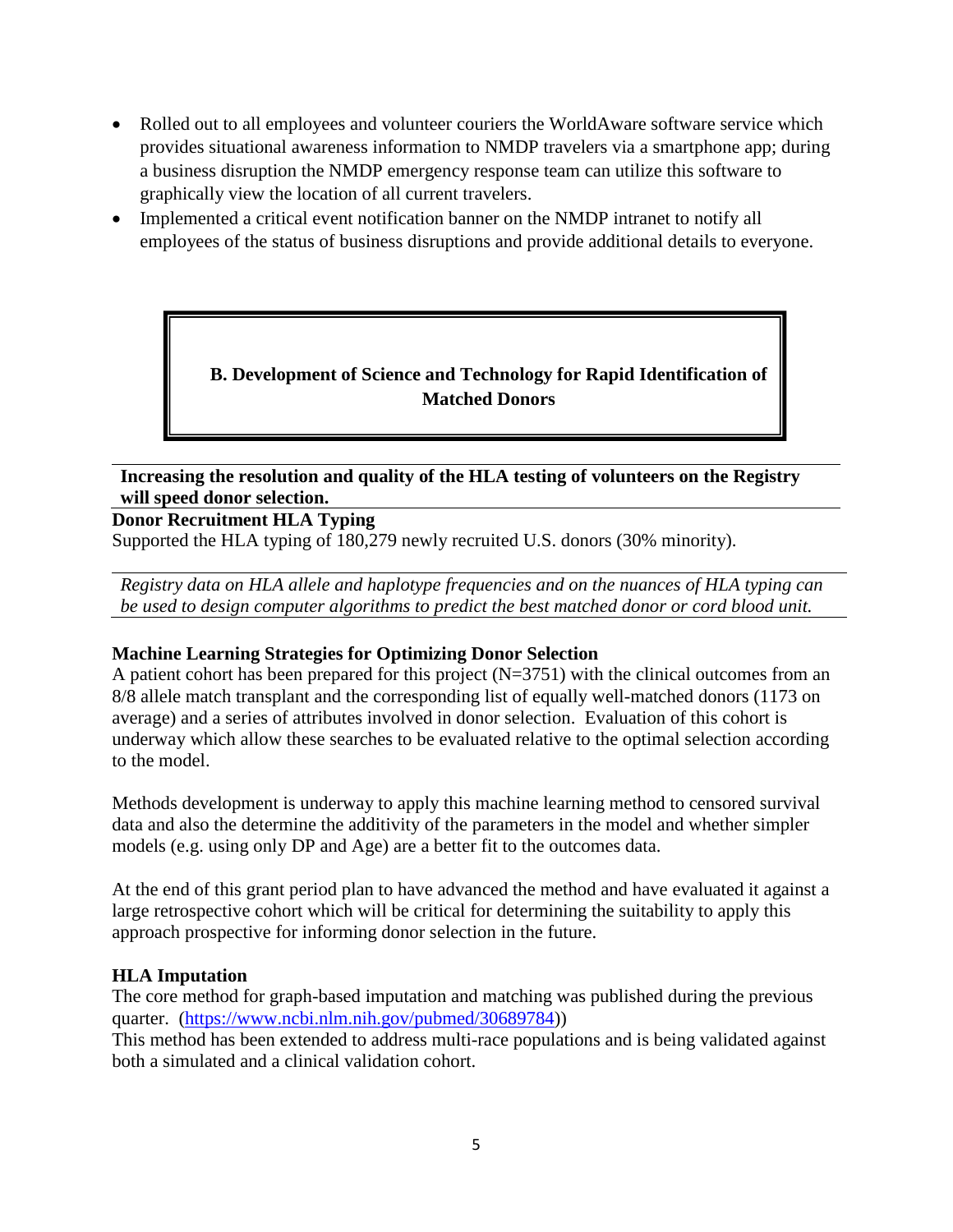We expect that this method will provide a substantial improvement over the performance of previous algorithms for donor selection in particular when applied to individuals with mixed ethnic background or from populations that are under-presented in the global donor registries.

#### **Haplotype Frequency Curation**

Development has occurred on the system for public haplotype frequency curation (PHYCuS) during the past quarter.<https://github.com/nmdp-bioinformatics/phycus>The plan for a graphical user interface and a user-management sub-system were developed at a data standards hackathon held in Leiden Mar 23-24, 2019.

# **C. Immunogenetic Studies in Transplantation**

*Reducing the time and effort required to identify closely matched donors for patients in urgent need of HSC transplants will improve access to transplantation and patient survival in the context of a contingency response and routine patient care.*

- Supplied the NIH Transplant Program with 7 products (4 PBSC and 3 bone marrow)
- Supported development of the BMTCTN1702 Ctrl-Alt-D trial protocol

**HLA mismatches may differ in their impact on transplant outcome, therefore, it is important to identify and quantify the influence of specific HLA mismatches. In contingency situations, it will not be possible to delay transplant until a perfectly matched donor can be found.**

Donor Recipient Pair Project and Whole Genome Genotyping

- Selected cases for full gene HLA class I and exon 2 and 3 with intron 2 for HLA class II of an additional 1364 unrelated and 354 related pairs.
- The Whole Genome Genotyping (WGG) pilot will use the Illumina GSA standard panel chip and full gene HLA class I and exon 2 and 3 with intron 2 for HLA class II. GSA chip typing will be performed on 1000 ethnically diverse related pairs (937 haploidentical and 63 HLA matched pairs).
- The abstract, Genomic QC pipeline for biorepository research samples, was selected for a poster at the EFI meeting 2019.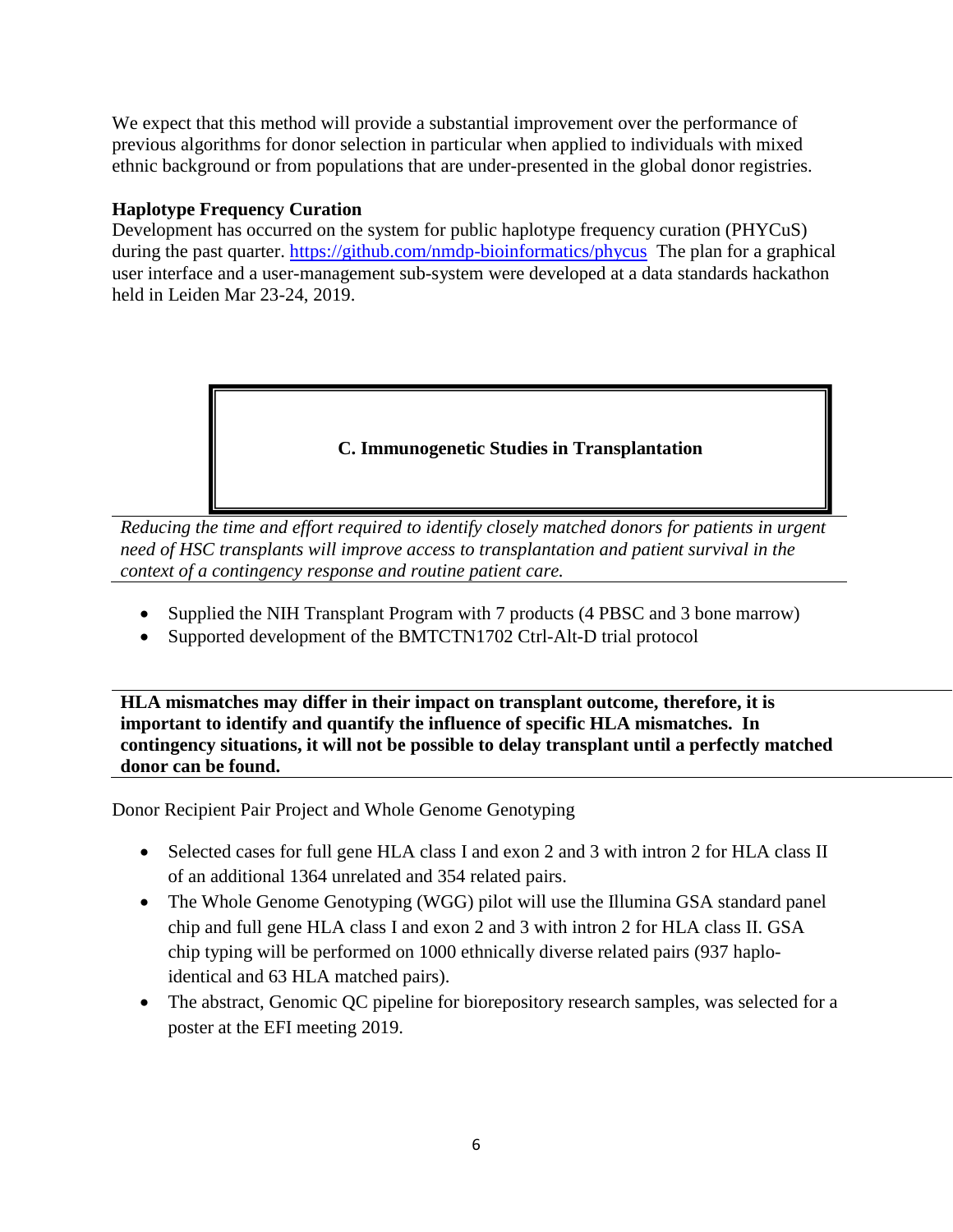*Even when patient and donor are HLA matched, GVHD occurs, therefore, other loci may play a role.*

# **KIR Region Genomics**

During the past quarter we performed preliminary analysis of the results of fosmid-based sequencing of the KIR genomic region for an African American cohort. 23 haplotypes in 12 individuals were sequenced and new structural haplotypes were discovered. For the first time, we have documented haplotypes containing *KIR3DL1* without *KIR2DS4* and *KIR3DL2*, and a haplotype containing *KIR2DL2* without *KIR2DS2.* This work will affect the analysis of KIR genotyping on African American populations in light of these newly discovered structures. This work was accepted for oral abstract presentation at the European Federation for Immunogenetics conference.

A second KIR genomics projects has led to the development of a new method for the efficient Sequencing and Assembly of Diploid KIR Haplotypes. This method uses two probe capture strategies to target the KIR region for sequencing of 2-8kb genomic fragments on two different long-read NGS platforms (PacBio RSII and Sequel). This approach was demonstrated to be concordant with gold-standard fosmid cloning based results with 99.9% but at significantly lower cost (2 orders of magnitude). This probe capture and sequencing approach is the first of its kind to fully sequence and phase all human KIR haplotypes at a cost-efficient that will allow population-scale studies and clinical translation of this system. This work was accepted for oral abstract presentation at the European Federation for Immunogenetics conference.

# **D. Clinical Research in Transplantation**

# **Clinical research in transplantation improves transplant outcomes and supports preparedness for a contingency response.**

# **Observational Research**

- Received 220 new study proposals, peer-reviewed 99 at the February 2019 ASBMT/CIBMTR Transplant and Cellular Therapy Meeting and accepted 39 for activation.
- Published 50 peer-reviewed manuscripts and presented 36 abstracts at national/international meetings.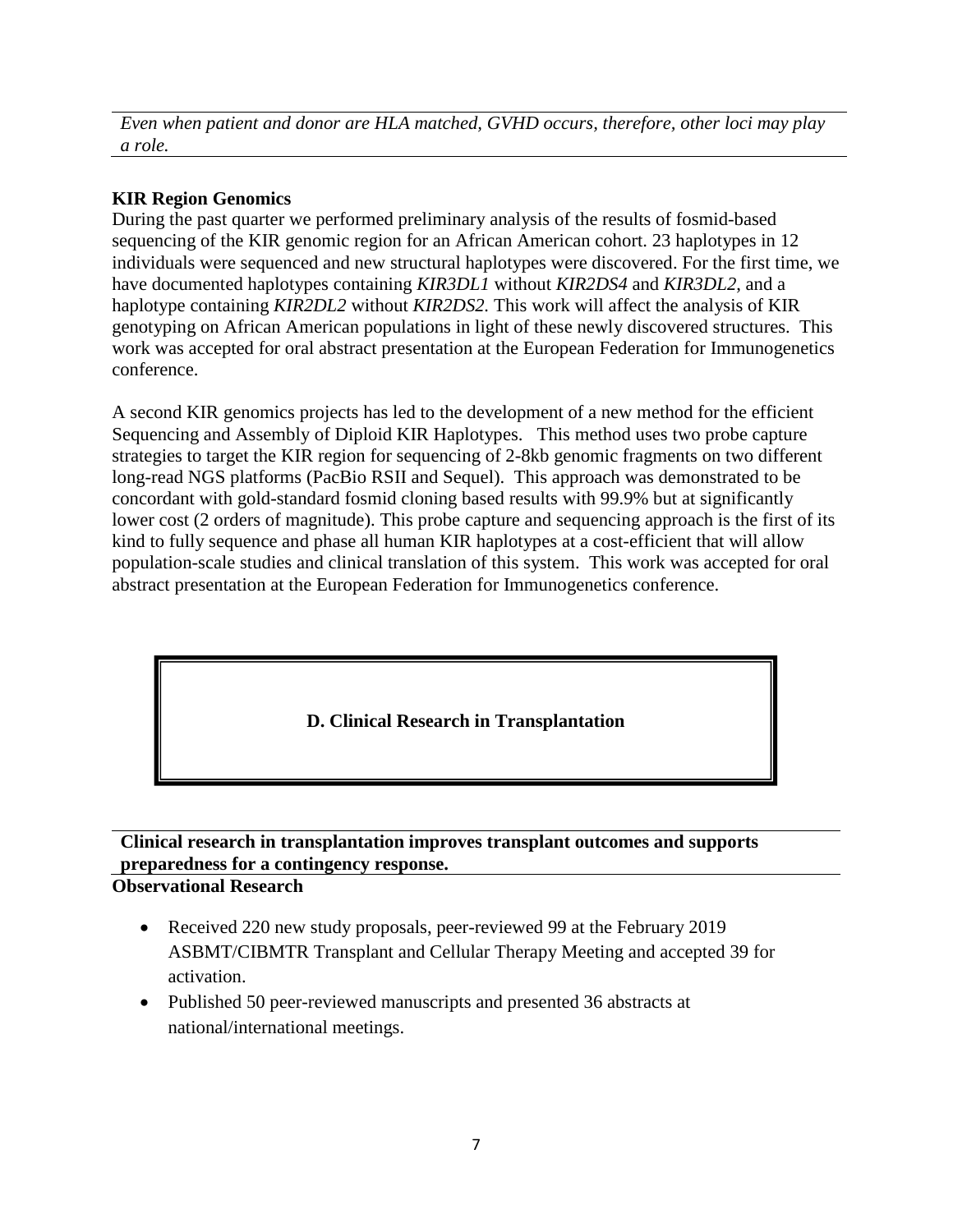#### **Research data collection and systems enhancements**

During the grant year, CIBMTR has continued support for electronic data submission initiatives, production FormsNet Recipient, FormsNet Donor, and AGNIS customers, as well as Data Warehouse users.

#### **FormsNet**

Continued the quarterly releases of recipient form revisions to be current with existing treatment practices, as well as implemented revisions of forms to support the cellular therapies registry. Completed and in-process enhancements within Data Capture applications include:

- A concerted effort to enhance performance and monitoring for the FormsNet application, as our user base continues to grow and evolve. We will utilize feedback from the user perspective surveys to inform performance enhancements.
- Investigations towards more modular (domain-based) data capture, to decrease form size and increase re-use of modules.
- Created and updated tools to enhance efficiencies, and investigating multi-center reporting to accommodate cellular therapies.
- Added multi-language support to allow FormsNet system and forms to display in a language other than English. Cellular therapy forms translated into Japanese.
- Business Rules Editor: the new business rules engine will include the business rules editor, which will allow more flexibility for form revision, easier maintenance of the rules and put us another step closer to have the ability to release forms outside of a quarterly release.
- Developed and released the following data collection forms:
	- o Adverse Event Forms 3001 & 3010 (Global Registration Identifier for Donors (GRID) only)
	- o Cellular Therapy Follow up Form 4100
	- o Cellular Therapy Pregnancy Form 3501
	- o Cellular Therapy Product Form 4003 r2 (Adding GRID only)
	- o Recipient Death Form 2900
	- o Lymphoma Form 2018
- Retirement of FormsNet 2 neared completion as the last remaining business rules were converted to the current FormsNet 3 business rules engine, which provides upgraded technology, consistency, quality, and flexibility for form revisions and maintenance of rules. Quarterly batches of updated forms were successfully converted on January 25, 2019 and deployments in April and July of 2019 will close out this effort and coincide with FormsNet 2's retirement in July 2019.
- Completed monthly releases of the Data Integration Mapping Application (DIMA) tool in FormsNet 3's Forms Definition Manager. The DIMA tool supports efficient, consistent data mapping for new form revisions and NMDP data studies/sources through functionalities like mass pre-population of form mappings, data validations checks, cross-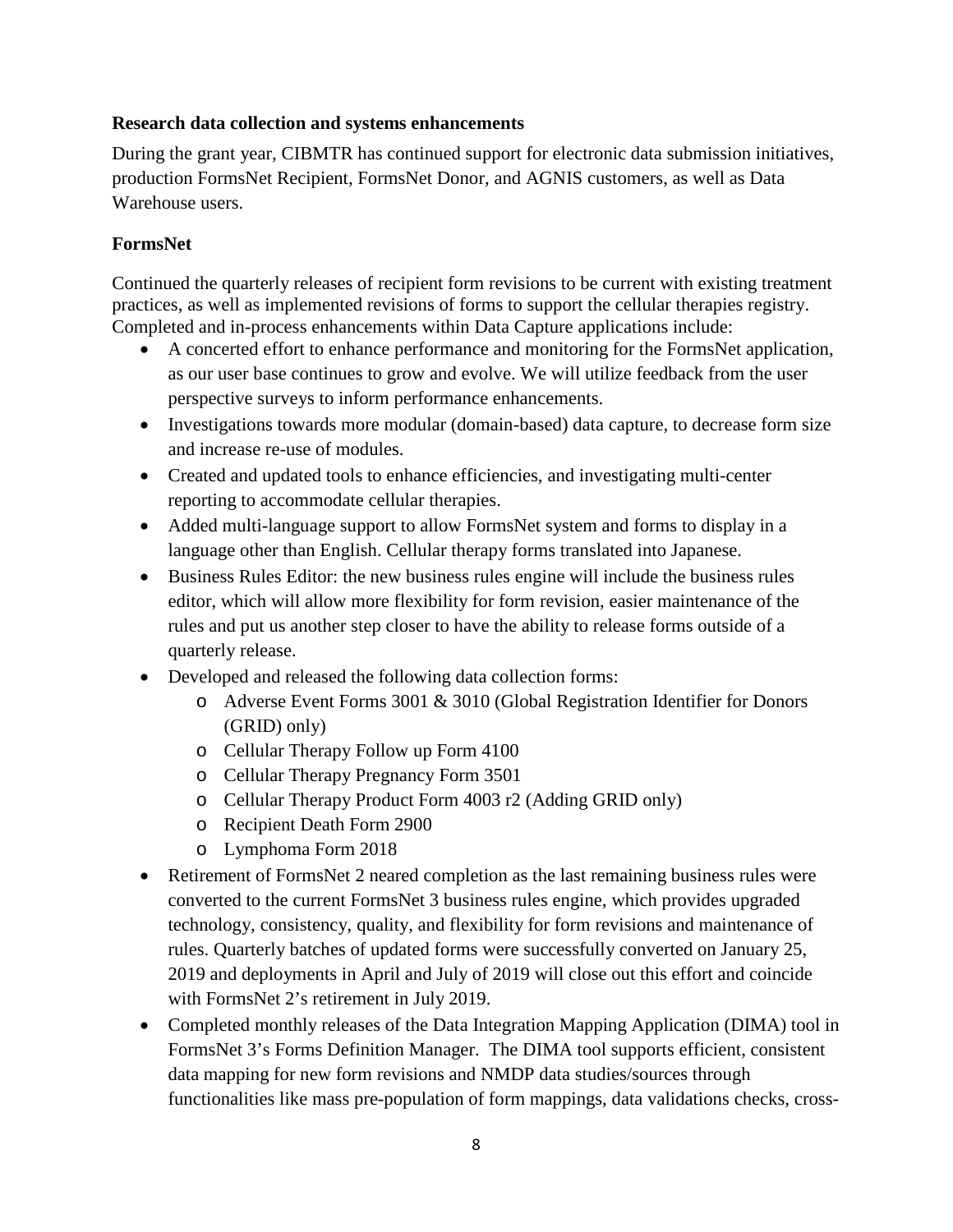form metadata lookups, cross-form editing, as well as the ability to link CIBMTR data to external sources to support data interoperability for future expansion of reporting and data sharing.

#### **Electronic data submission/AGNIS**

CIBMTR continued support for electronic data submission initiatives and production AGNIS customers. Effort focused on supporting submission from EBMT for research, development of new AGNIS instances of CIBMTR disease specific forms, and support for CIBMTR form revision updates to existing forms. The team is in process of completing communication, educational and technical project implementations to lower AGNIS submission burden and increase the client-base including but not limited to:

- Increasing the reuse of existing AGNIS modules when supporting form revisions and other Forms Builder reports enhancements
- Investigations and pilots into the acquisition of discrete / structured data elements outside of the forms context; such as acquisition of structured laboratory data from source systems.
- Additional AGNIS reports and enhancements to the AGNIS test environments to help support external users when they are testing new AGNIS forms.

Recent AGNIS and other electronic data submission accomplishments:

- Successful patient data exchange pilot demo with three potential transplant center partners. Teams continued to work on additional HLA and GVHD pilots.
- All four Cellular Therapy forms are now available for AGNIS users to test.
- Released error override functionality via AGNIS and a report to support testing AGNIS forms in lower environments that resets form submissions back to Due status.

# **Integrated Data Warehouse (IDW) and Unified Data Model (UDM)**

CIBMTR continued to increase the capabilities of the IDW and UDM. Accomplishments include:

- Expanding integration of research sample data with FormsNet based clinical data by adding additional FormsNet clinical data and automating manual processes
- Initial enhancement of the IDW Infusion mart to accommodate multi-product / multi infusion cases was completed. In process of adding infusion data for Cellular Therapy infusions.
- Refining our ability to make Cellular Therapy data available to external audiences in support of business development opportunities
- Incorporating ongoing forms revisions into the warehouse